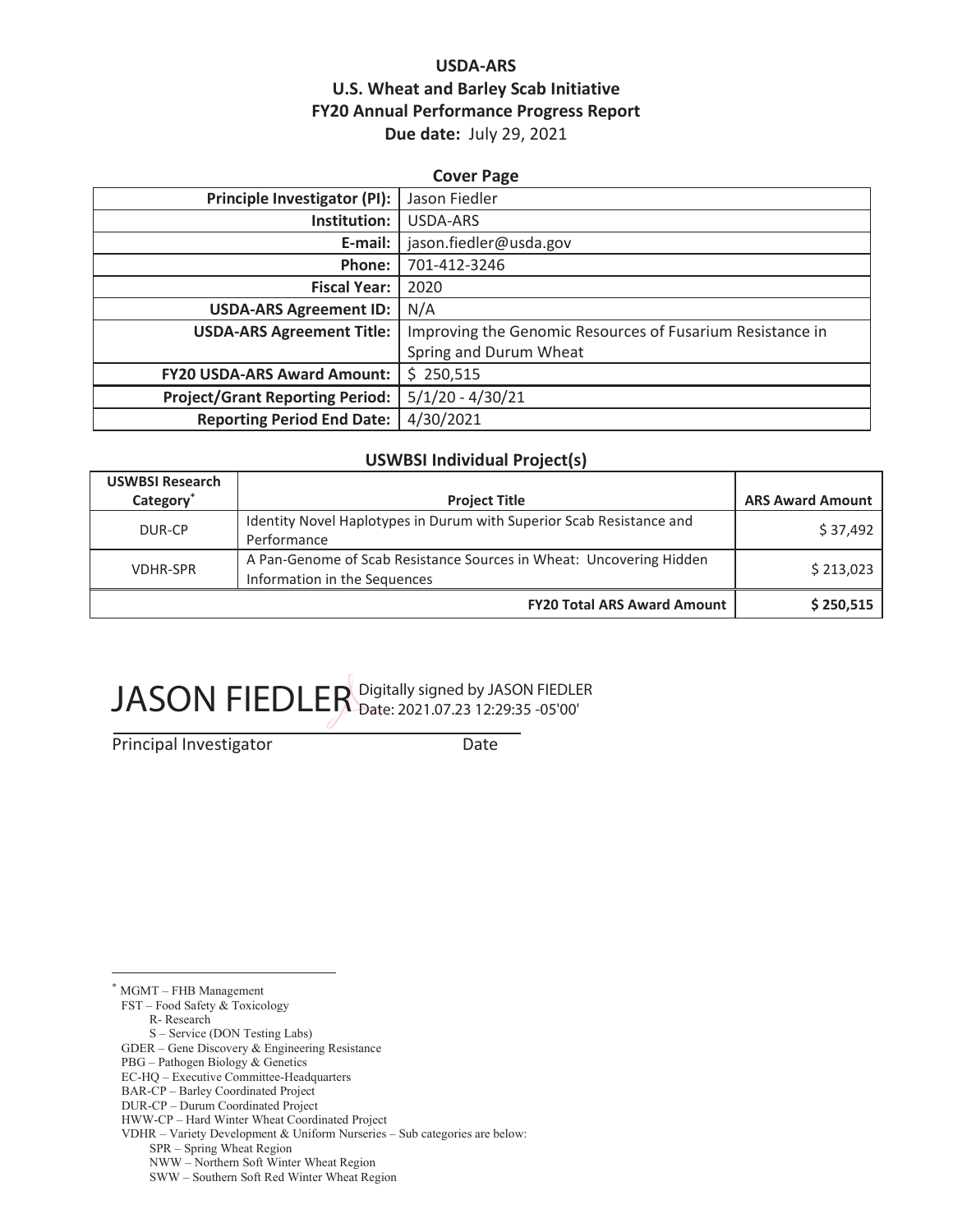**Project 1:** *Identity Novel Haplotypes in Durum with Superior Scab Resistance and Performance*

#### **1. What are the major goals and objectives of the research project?**

The two main objectives of this projects are to 1) Generate high‐density genotypes from unique FHB‐resistant durum lines and 2) Identify haplotype blocks and genotype these blocks in related populations and map FHB resistance loci.

**2. What was accomplished under these goals or objectives?** *(For each major goal/objective, address these three items below.)*

#### **a) What were the major activities?**

- 1) We have collected lines from collaborators, conducted homogeneity tests and increased the seed. We have installed equipment and evaluated laboratory methods necessary to extract DNA from lines and acquire genotypes.
- 2) We have evaluated analysis methods to identify haplotype blocks and collected existing genotype information from a few of the lines.

#### **b) What were the significant results?**

- 1) The homogeneity tests showed that most of the lines provided by collaborators were pure, and DNA from a single plant was chosen to be genotyped at high density. Methods to extract epigenotypes on populations were shown to be very low efficiency, so single‐line bisulfite sequencing will be used to identify epi‐ alleles. The BluePippin instrument is useful to size‐select DNA for long‐read nanopore sequencing. With this combination, we routinely obtained N50 values of around 21 kb fragment sizes. The commercial X‐drop technique for targeted long read sequencing was evaluated and looks to be useful to identify a region of approximately 50 kb around the FHB1 region in check cultivars, however, the method was fairly low‐throughput.
- 2) The Practical Haplotype Graph implemented in TASSEL was validated and will be a useful method to organize and visualize haplotype blocks of the sequenced lines.

## **c) List key outcomes or other achievements.**

1) We have validated the methods we will use to achieve this objective. We have also identified and increased single plants that will be used to genotype at high‐ density. Population‐wide epigenetic genotyping methods will need to be assessed later as the single line method will be sufficient to achieve our goals, and can be validated with single‐marker methods. The original timeline has been delayed by the COVID‐19 pandemic, but we are on track to achieve the objective this year as soon as the contract with the sequencing vendor is finalized.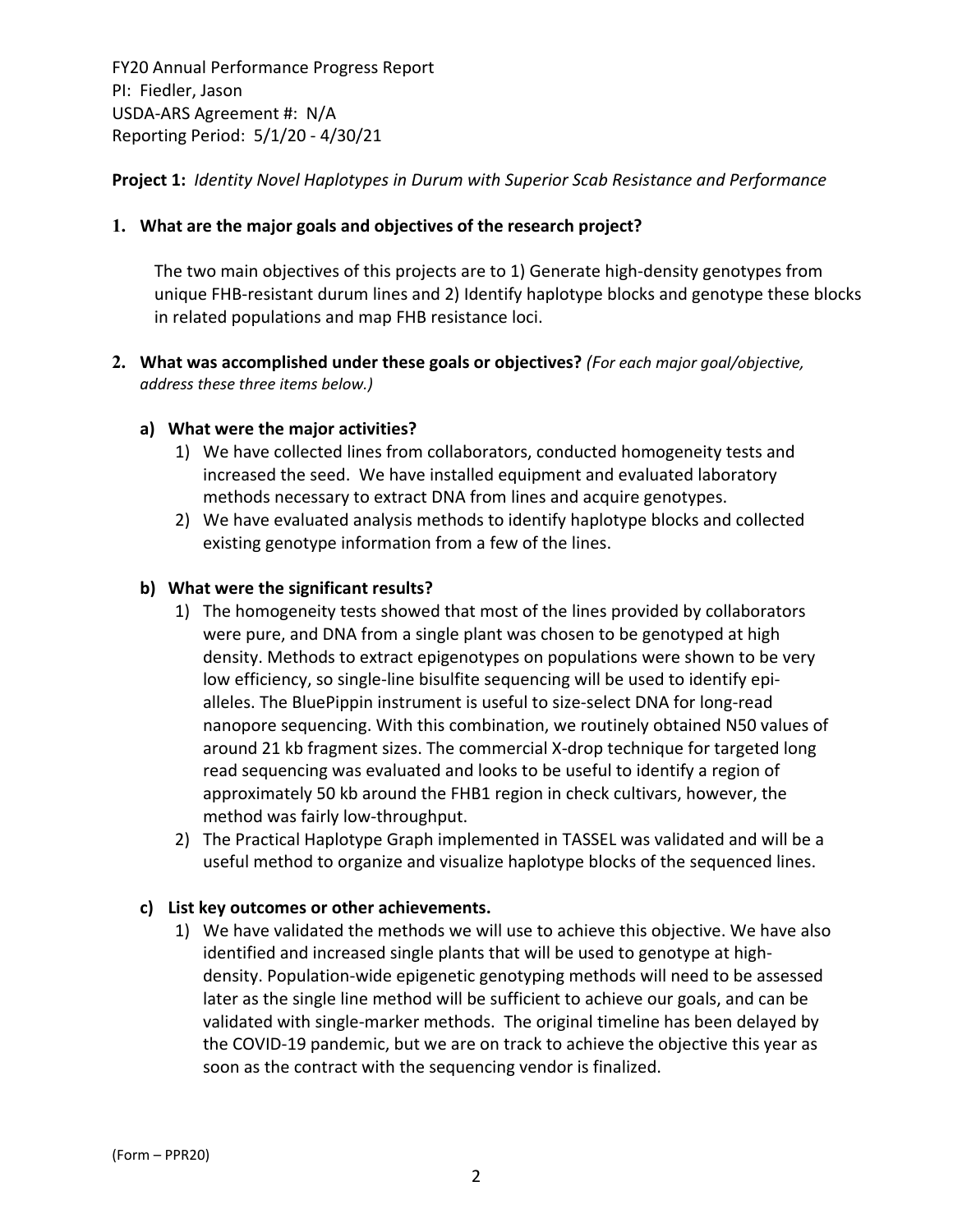- 2) We have validated the methods we will use to achieve this objective and anticipate moving quickly after the achievement of objective 1.
- **3. Was this research impacted by the COVID‐19 pandemic (i.e. university shutdowns and/or restrictions, reduced or lack of support personnel, etc.)? If yes, please explain how this research was impacted or is continuing to be impacted.**

This research was negatively impacted by the COVID‐19 pandemic due to the max telework posture that the USDA‐ARS and university shutdowns that occurred in March of 2020. This limited the number of people who could be in the lab at a given time and slowed down requests for germplasm from collaborators. These two things kept us from adhering to our expected timeline.

#### **4. What opportunities for training and professional development has the project provided?**

This project has provided the postdoctoral researcher with training opportunities to become more proficient in wet lab skills such as DNA extraction, liquid handling robot usage and next‐generation sequencing library construction. He has also been trained in bioinformatic analysis skills such as sequence processing, Practical Haplotype Graph construction, and clustering.

## **5. How have the results been disseminated to communities of interest?**

Nothing to Report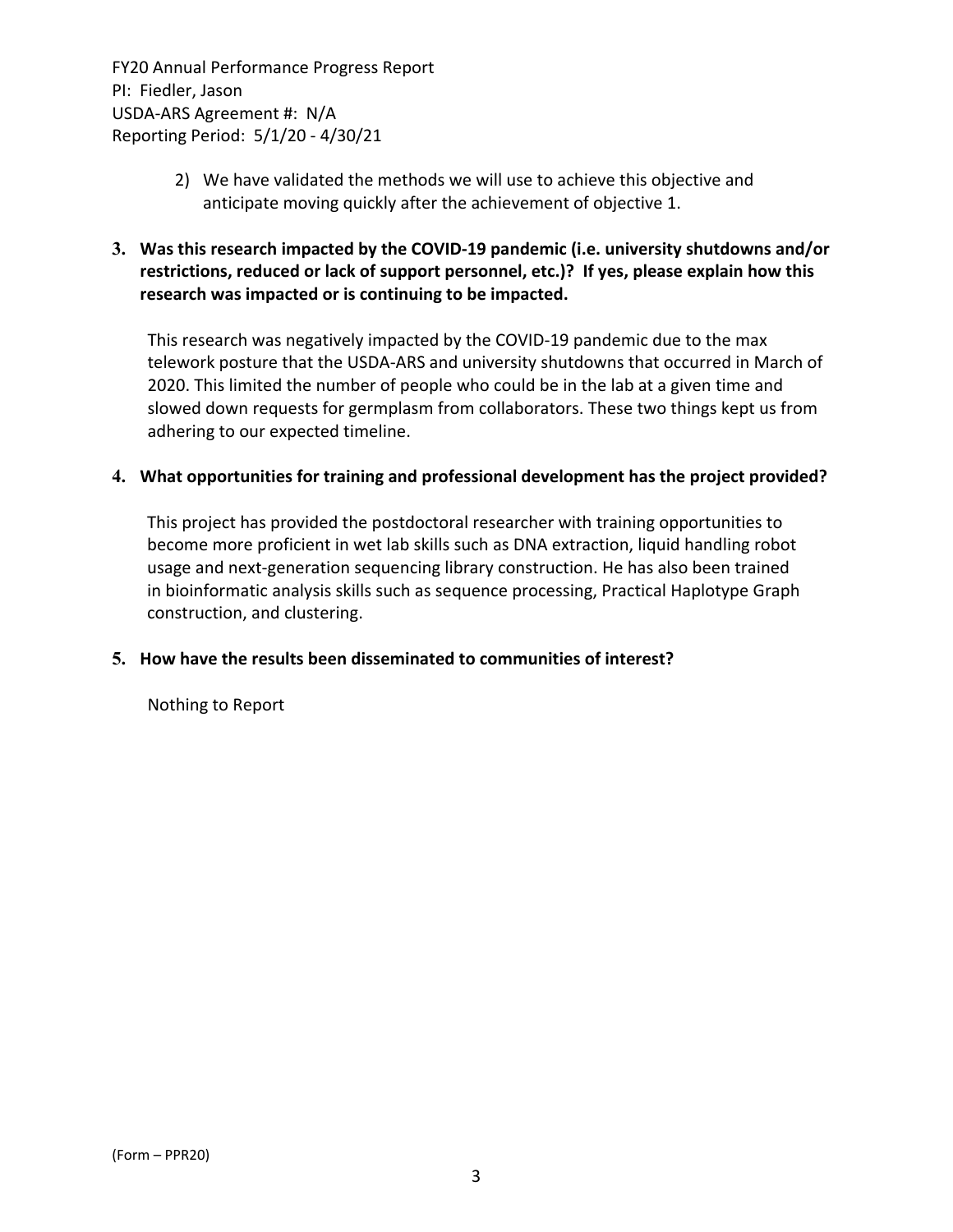## **Project 2:** *A Pan‐Genome of Scab Resistance Sources in Wheat: Uncovering Hidden Information in the Sequences*

#### **1. What are the major goals and objectives of the research project?**

The two main objectives of this project are to 1) Generate a pangenome of FHB resistance sources with full genome sequences of three lines and re‐sequencing data from several other lines that have been central to breeding efforts. Objective 2) is to utilize this pangenome and associated expression analysis to identify genomic differences that can predict resistance and develop assays to specifically target these to accelerate breeding efforts.

**2. What was accomplished under these goals or objectives?** *(For each major goal/objective, address these three items below.)*

#### **a) What were the major activities?**

- 1) We have collected FHB‐resistant source lines from collaborators, performed homogeneity tests and increased the seed of single lines. We have installed equipment and evaluated laboratory methods necessary to extract DNA/RNA from lines for resequencing and expression analysis. The three lines to be sequenced with PacBio were sent to our collaborator. A postdoctoral researcher was hired to conduct this work.
- 2) We have evaluated analysis methods to identify haplotype blocks and collected existing genotype information from a few of the lines. We have also evaluated laboratory and analysis methods to identify the differentially expressed genes from the RNA samples.

#### **3) What were the significant results?**

- 1) The homogeneity tests showed that most of the lines provided by collaborators were pure, and DNA from a single plant was chosen to be sequenced. The BluePippin instrument is useful to size‐select DNA for long‐read nanopore sequencing. With this combination, we routinely obtained N50 values of around 21 kb fragment sizes. The commercial X‐drop technique for targeted long read sequencing was useful to identify a region of approximately 50 kb around the FHB1 region in check cultivars. Spring wheat cultivar Rollag was the first to be sequenced with PacBio and we obtained a 26x coverage contig‐level assembly with a N50=32 Mb from 30 flowcells.
- 2) The Practical Haplotype Graph implemented in TASSEL was validated and will be a useful method to organize and visualize haplotype blocks of the sequenced lines. Additional software packages were evaluated to identify structural variations once the genomes are finished.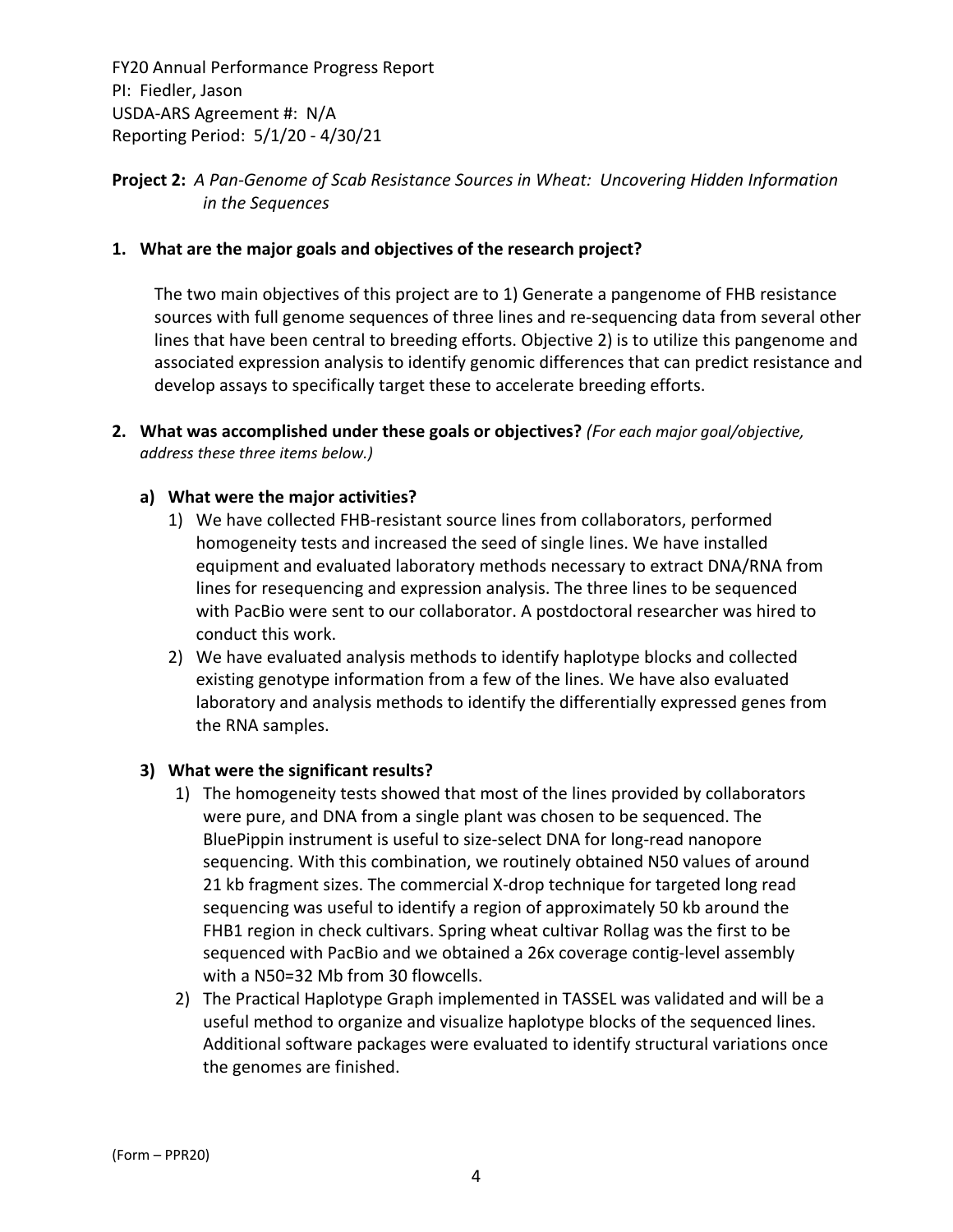#### **3) List key outcomes or other achievements.**

- 1) We have validated the methods we will use to achieve this objective. We have also identified and increased the single plants that will be used to investigate further. The original timeline has been delayed by the COVID‐19 pandemic, but we are on track to achieve the objective this year.
- 2) We have validated the methods we will use to achieve this objective and anticipate moving quickly after the achievement of objective 1.

# **3. Was this research impacted by the COVID‐19 pandemic (i.e. university shutdowns and/or restrictions, reduced or lack of support personnel, etc.)? If yes, please explain how this research was impacted or is continuing to be impacted.**

This research was negatively impacted by the COVID‐19 pandemic due to the max telework posture that the USDA‐ARS and university shutdowns that occurred in March of 2020. This limited the number of people who could be in the lab at a given time and slowed down requests for germplasm from collaborators. These two things kept us from adhering to our expected timeline.

#### **4. What opportunities for training and professional development has the project provided?**

This project has provided the postdoctoral researcher with training opportunities to become more proficient in wet lab skills such as DNA extraction, liquid handling robot usage and next‐generation sequencing library construction. He is also been trained in bioinformatic analysis skills such as sequencing processing, Practical Haplotype Graph construction, and clustering.

#### **5. How have the results been disseminated to communities of interest?**

Nothing to Report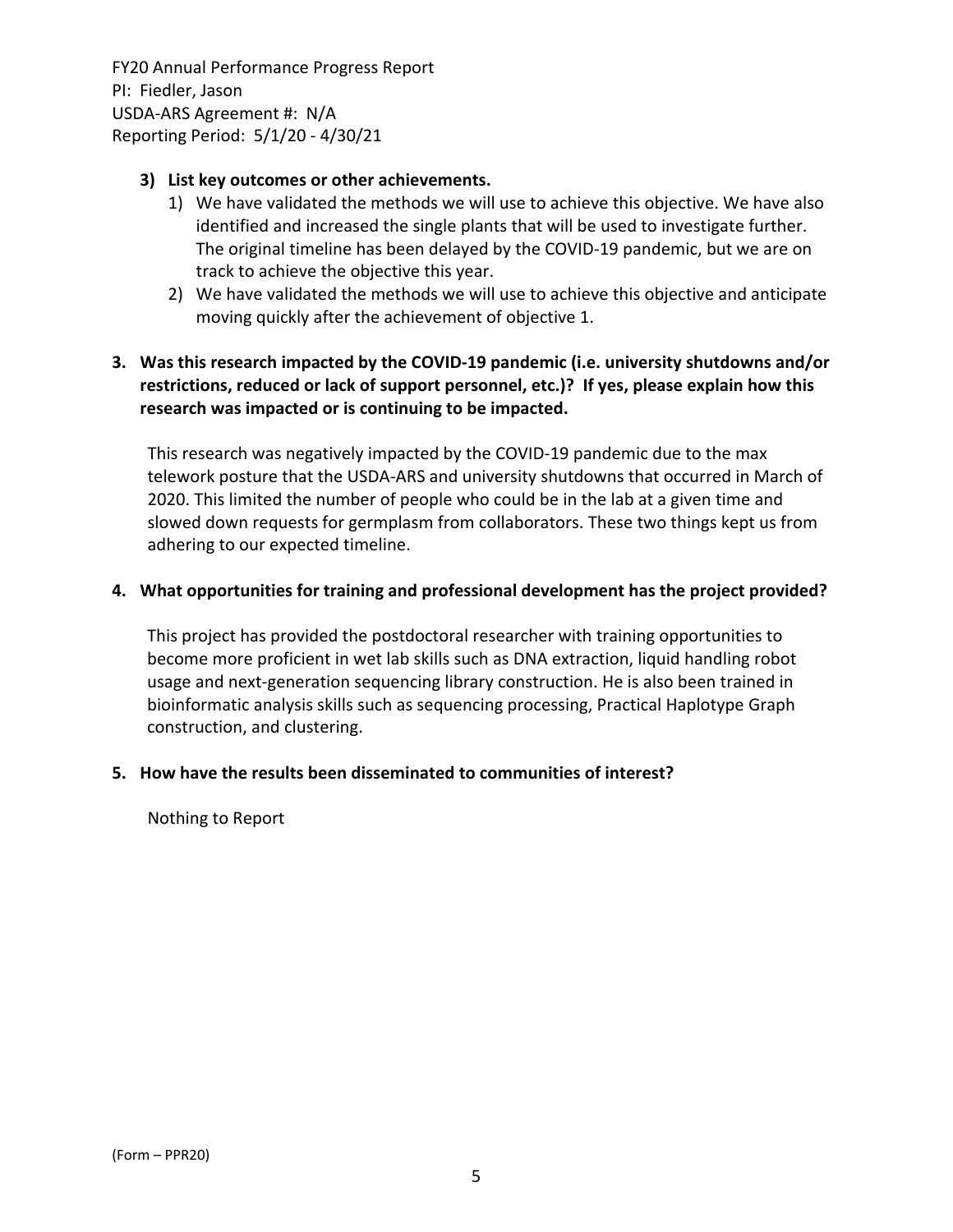# **Training of Next Generation Scientists**

**Instructions:** Please answer the following questions as it pertains to the FY20 award period (5/1/20 ‐ 4/30/21). The term "support" below includes any level of benefit to the student, ranging from full stipend plus tuition to the situation where the student's stipend was paid from other funds, but who learned how to rate scab in a misted nursery paid for by the USWBSI, and anything in between.

**1. Did any graduate students in your research program supported by funding from your USWBSI grant earn their MS degree during the FY20 award period?** ☐Yes ☒No

**If yes, how many?** Click to enter number here.

**2. Did any graduate students in your research program supported by funding from your USWBSI grant earn their Ph.D. degree during the FY20 award period?**

 $\square$ Yes  $\square$ No **If yes, how many?** Click to enter number here.

**3. Have any post docs who worked for you during the FY20 award period and were supported by funding from your USWBSI grant taken faculty positions with universities?** ☐Yes ☒No

**If yes, how many?** Click to enter number here.

**4. Have any post docs who worked for you during the FY20 award period and were supported by funding from your USWBSI grant gone on to take positions with private ag‐ related companies or federal agencies?**

☐Yes ☒No

**If yes, how many?** Click to enter number here.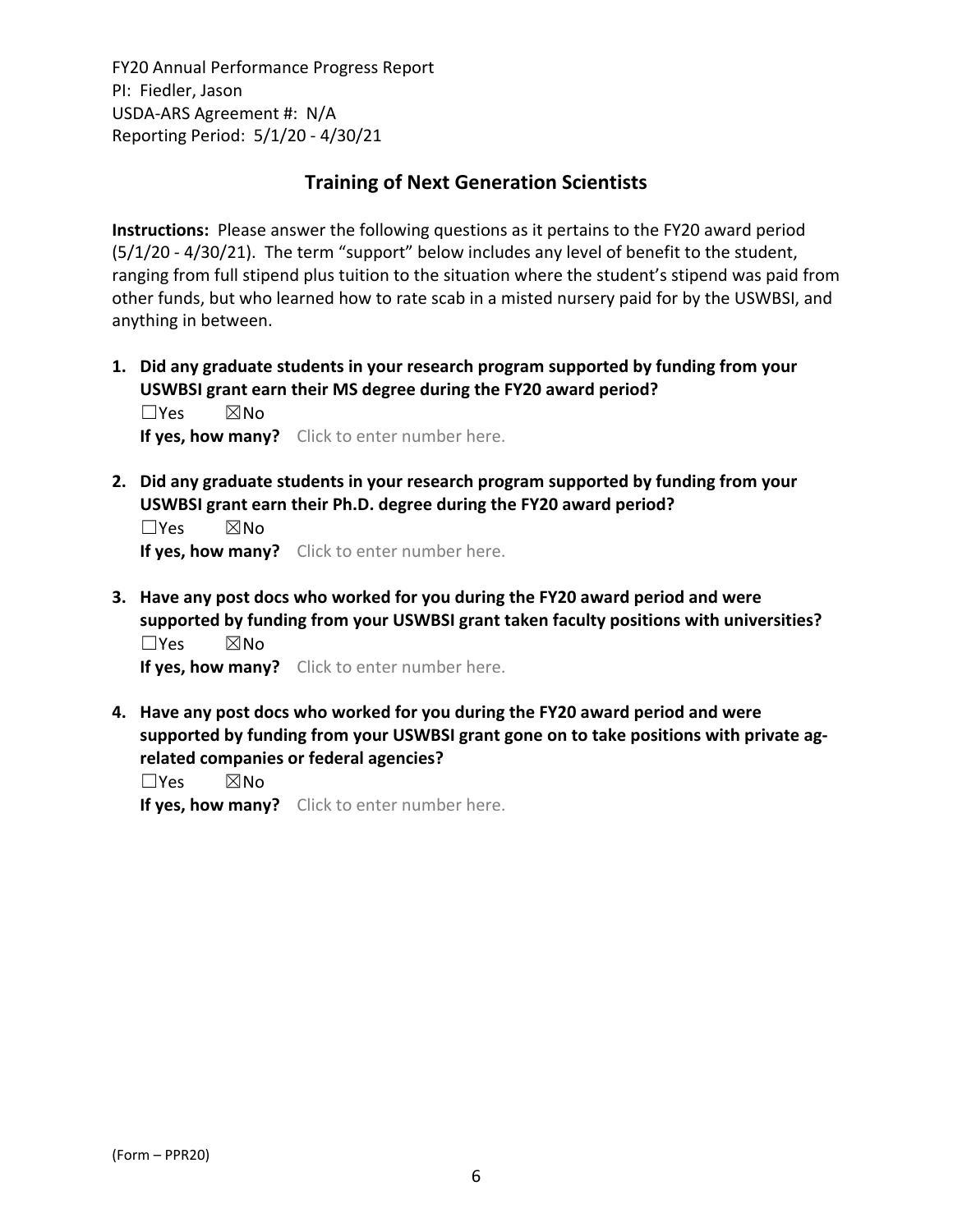# **Release of Germplasm/Cultivars**

**Instructions:** In the table below, list all germplasm and/or cultivars released with full or partial support through the USWBSI during the FY20 award period (5/1/20 - 4/30/21). All columns must be completed for each listed germplasm/cultivar. Use the key below the table for Grain Class abbreviations. 

| <b>Name of Germplasm/Cultivar</b> | <b>Grain Class</b>    | <b>FHB Resistance</b>                                  | <b>FHB</b><br>Rating<br>$(0-9)$ | Year<br><b>Released</b> |
|-----------------------------------|-----------------------|--------------------------------------------------------|---------------------------------|-------------------------|
| Click here to enter text.         | Select Grain<br>Class | Select what represents<br>your most resistant<br>check | Enter as<br>text 0-9<br>rating  | Select Year             |
| Click here to enter text.         | Select Grain<br>Class | Select what represents<br>your most resistant<br>check | Enter as<br>text 0-9<br>rating  | Select Year             |
| Click here to enter text.         | Select Grain<br>Class | Select what represents<br>vour most resistant<br>check | Enter as<br>text 0-9<br>rating  | Select Year             |
| Click here to enter text.         | Select Grain<br>Class | Select what represents<br>your most resistant<br>check | Enter as<br>text 0-9<br>rating  | Select Year             |
| Click here to enter text.         | Select Grain<br>Class | Select what represents<br>your most resistant<br>check | Enter as<br>text 0-9<br>rating  | Select Year             |
| Click here to enter text.         | Select Grain<br>Class | Select what represents<br>your most resistant<br>check | Enter as<br>text 0-9<br>rating  | Select Year             |
| Click here to enter text.         | Select Grain<br>Class | Select what represents<br>your most resistant<br>check | Enter as<br>text 0-9<br>rating  | Select Year             |
| Click here to enter text.         | Select Grain<br>Class | Select what represents<br>your most resistant<br>check | Enter as<br>text 0-9<br>rating  | Select Year             |
| Click here to enter text.         | Select Grain<br>Class | Select what represents<br>your most resistant<br>check | Enter as<br>text 0-9<br>rating  | Select Year             |
| Click here to enter text.         | Select Grain<br>Class | Select what represents<br>your most resistant<br>check | Enter as<br>text 0-9<br>rating  | Select Year             |
| Click here to enter text.         | Select Grain<br>Class | Select what represents<br>your most resistant<br>check | Enter as<br>text 0-9<br>rating  | Select Year             |
| Click here to enter text.         | Select Grain<br>Class | Select what represents<br>your most resistant<br>check | Enter as<br>text 0-9<br>rating  | Select Year             |
| Click here to enter text.         | Select Grain<br>Class | Select what represents<br>your most resistant<br>check | Enter as<br>text 0-9<br>rating  | Select Year             |
| Click here to enter text.         | Select Grain<br>Class | Select what represents<br>your most resistant<br>check | Enter as<br>text 0-9<br>rating  | Select Year             |

NOTE: Leave blank if you have nothing to report or if your grant did NOT include any VDHR-related projects.

**NOTE:** List the associated release notice or publication under the appropriate sub-section in the 'Publications' section of the FPR.